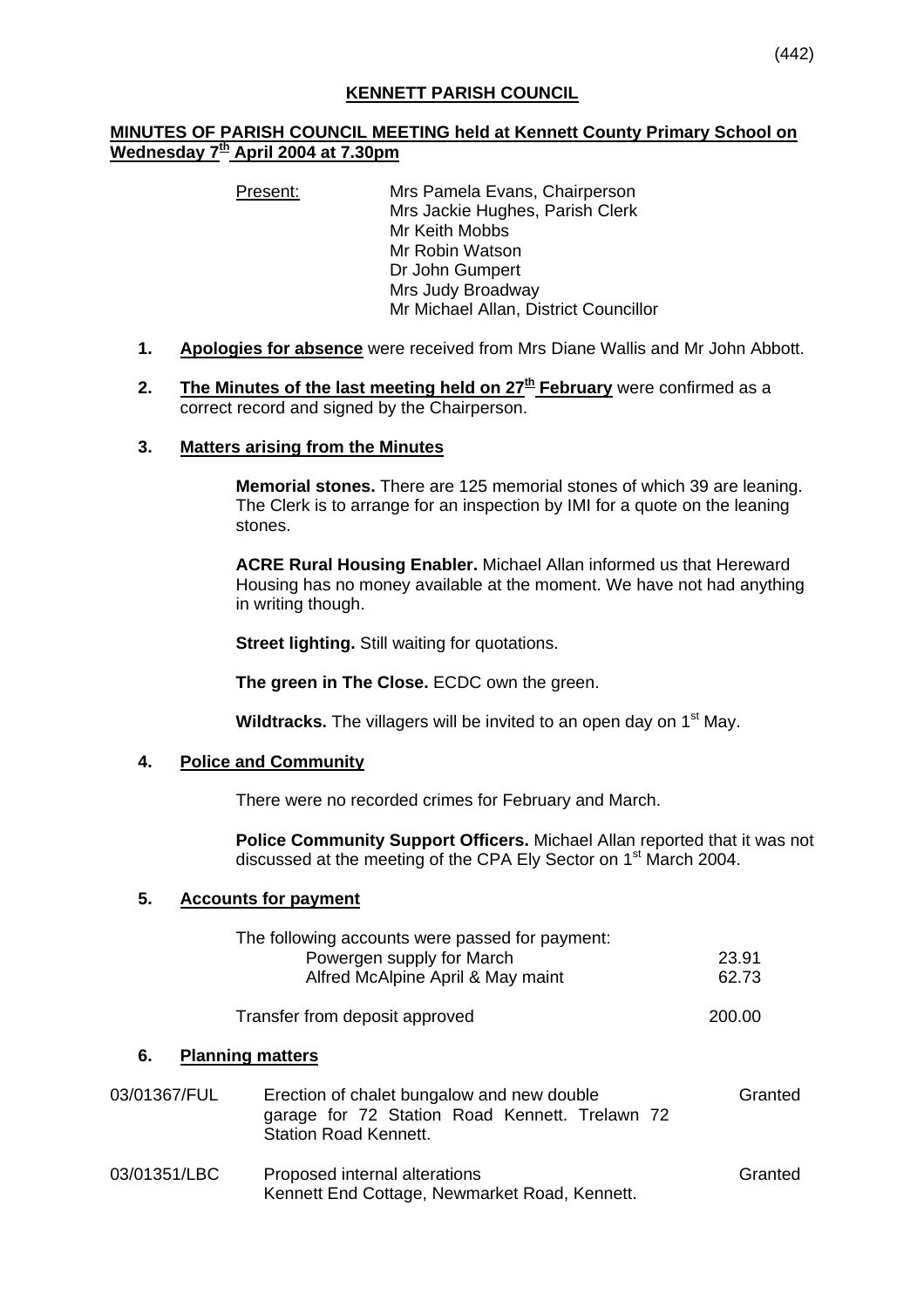| 04/00015/FUL                          | Single story extension<br>The Old Rectory, 34 Dane Hill Road, Kennett.                                                                       | (443)<br>No objections        |  |  |  |
|---------------------------------------|----------------------------------------------------------------------------------------------------------------------------------------------|-------------------------------|--|--|--|
| E/03004/04/CW                         | Importation, crushing, screening and processing of<br>construction and demolition waste<br>Land at, Plantation Farm, Red Lodge, Kennett      | No objections<br>(see note 1) |  |  |  |
| E/0227/99<br>E/0475/92<br>E/0715/0/CW | Kennett Landfill Site - Revised Restoration Scheme<br>Submission of Detail under Conditions 2 & 9<br>Submission of Detail under Condition 14 | No objections                 |  |  |  |
| 7.<br><b>Correspondence</b>           |                                                                                                                                              |                               |  |  |  |
| <b>Kentford PC</b>                    | B1085/B1506, Kennett & Kentford                                                                                                              | <b>Noted</b><br>(see note 2)  |  |  |  |
| <b>ACRE</b>                           | Harvest magazine                                                                                                                             | <b>Noted</b>                  |  |  |  |
| Calor                                 | Camb village of the year                                                                                                                     | <b>Noted</b>                  |  |  |  |
| <b>CALC</b>                           | The County Training P'ship & Training for the AQA 2004                                                                                       | <b>Noted</b>                  |  |  |  |
| CALC                                  | Local Council Review, training semiars                                                                                                       | <b>Noted</b>                  |  |  |  |
| Cambs CC                              | Periodic Electoral Review of Cambridgeshire                                                                                                  | Object<br>(see note 3)        |  |  |  |
| Cambs CC                              | Changes to Local Bus Service x 2                                                                                                             | <b>Noted</b>                  |  |  |  |
| Cambs Fire &<br><b>Rescue Serv</b>    | <b>Risk Management Plan</b>                                                                                                                  | <b>Noted</b>                  |  |  |  |
| Clerks &<br>Councils                  | Direct magazine, play equipment                                                                                                              | <b>Noted</b>                  |  |  |  |
| <b>CPRE</b>                           | <b>Rural Matters &amp; Planning Update</b>                                                                                                   | Noted                         |  |  |  |
| Defra                                 | <b>Broadband</b>                                                                                                                             | Noted                         |  |  |  |
| <b>ECDC</b>                           | Weekly & six weekly decision lists                                                                                                           | <b>Noted</b>                  |  |  |  |
| <b>ECDC</b>                           | Alteration to electoral register                                                                                                             | File                          |  |  |  |
| <b>ECDC</b>                           | <b>Mediation Delegation meeting</b>                                                                                                          | <b>Noted</b>                  |  |  |  |
| <b>ECDC</b>                           | Councillor, Committees & Meeting Dates yearbook                                                                                              | Noted                         |  |  |  |
| <b>ECDC</b>                           | <b>Standards of Member Conduct</b>                                                                                                           | Noted                         |  |  |  |
| <b>ECDC</b>                           | Vacancies on Standards Committee                                                                                                             | Noted                         |  |  |  |
| <b>Farmers Fayre</b>                  | Poster                                                                                                                                       | Notice board                  |  |  |  |
| Environment Agy                       | <b>Flood Action</b>                                                                                                                          | Noted                         |  |  |  |
| Hereward                              | Herald magazine                                                                                                                              | <b>Noted</b>                  |  |  |  |
| Hlec                                  | Magazine                                                                                                                                     | Noted                         |  |  |  |